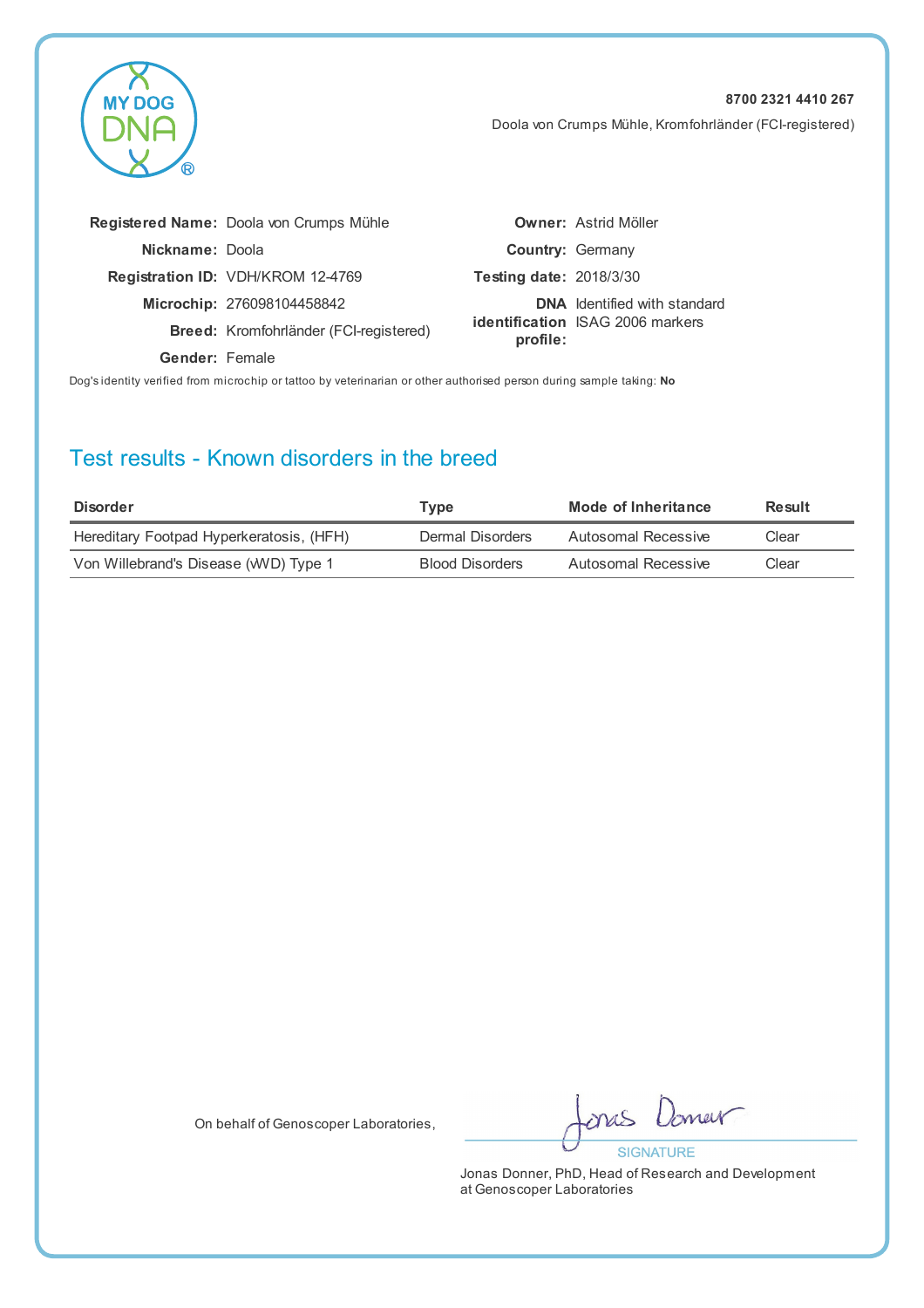

Doola von Crumps Mühle, Kromfohrländer (FCI-registered)

|                       | Registered Name: Doola von Crumps Mühle  |                                | <b>Owner: Astrid Möller</b>             |
|-----------------------|------------------------------------------|--------------------------------|-----------------------------------------|
| Nickname: Doola       |                                          |                                | <b>Country: Germany</b>                 |
|                       | <b>Registration ID: VDH/KROM 12-4769</b> | <b>Testing date: 2018/3/30</b> |                                         |
|                       | Microchip: 276098104458842               |                                | <b>DNA</b> Identified with standard     |
|                       | Breed: Kromfohrländer (FCI-registered)   | profile:                       | <b>identification</b> ISAG 2006 markers |
| <b>Gender: Female</b> |                                          |                                |                                         |
|                       |                                          |                                |                                         |

Dog's identity verified from microchip or tattoo by veterinarian or other authorised person during sample taking: **No**

# Test results - Traits - page 1

#### **Coat Type**

| Trait                                                                 |               | <b>Genotype Description</b>                                                                                           |
|-----------------------------------------------------------------------|---------------|-----------------------------------------------------------------------------------------------------------------------|
| Coat Length                                                           | $\frac{1}{1}$ | The dog is genetically long-haired.                                                                                   |
| Furnishings / Improper Coat in<br>Portuguese Water Dogs (marker test) | GG/CC         | The dog is not genetically likely to express furnishings.                                                             |
| KRT71 c.451C>T (p.Arg151Trp)                                          | C/C           | The dog does not carry any copies of the tested allele causing<br>curly coat. The dog most likely has non-curly hair. |
| SGK3                                                                  | $\frac{1}{1}$ | The dog does not carry the tested hairlessness allele of the<br>American Hairless Terrier.                            |

On behalf of Genoscoper Laboratories,

new onas **SIGNATURE**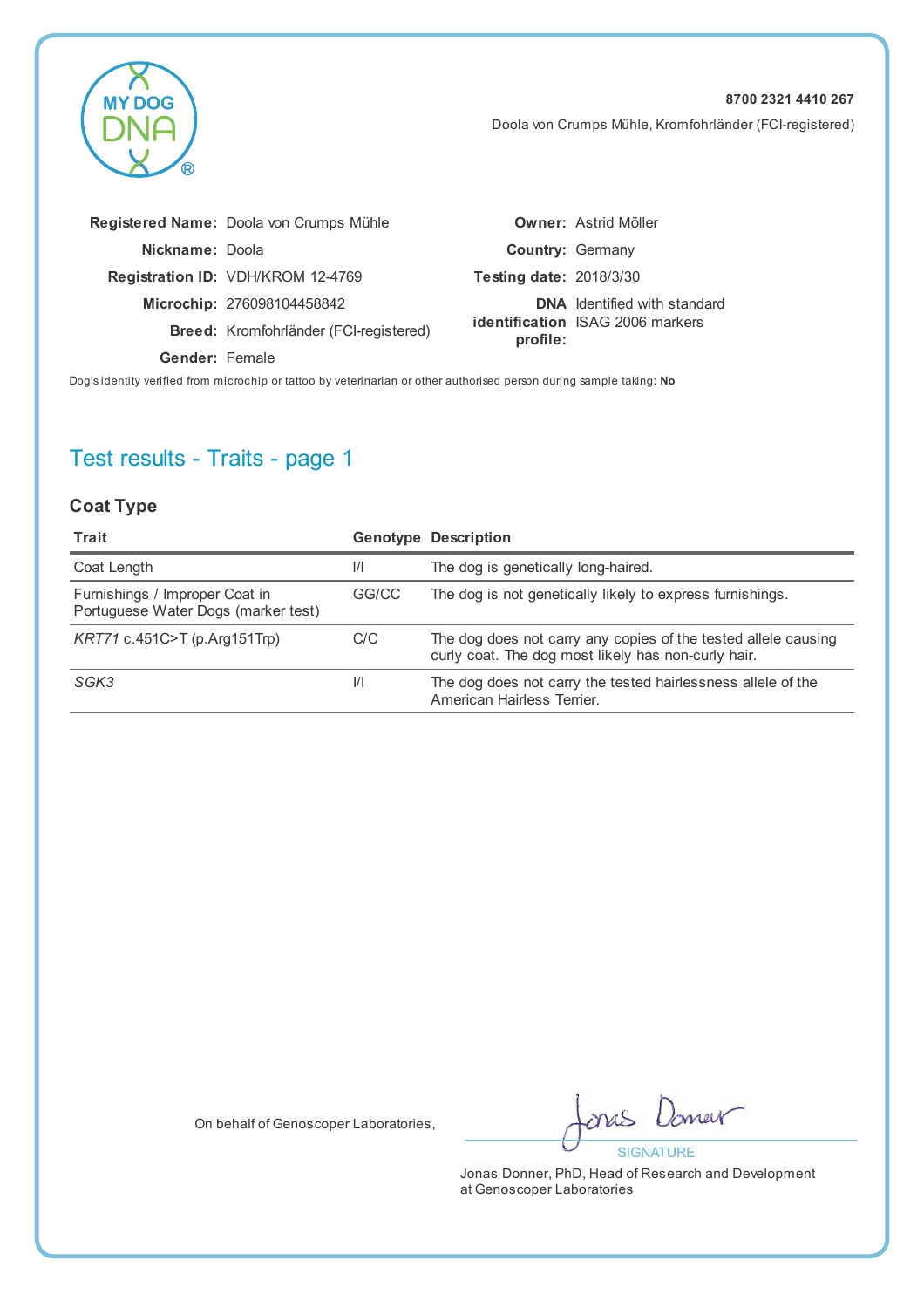

Doola von Crumps Mühle, Kromfohrländer (FCI-registered)

|                 | Registered Name: Doola von Crumps Mühle |                                | <b>Owner: Astrid Möller</b>             |
|-----------------|-----------------------------------------|--------------------------------|-----------------------------------------|
| Nickname: Doola |                                         |                                | <b>Country: Germany</b>                 |
|                 | Registration ID: VDH/KROM 12-4769       | <b>Testing date: 2018/3/30</b> |                                         |
|                 | Microchip: 276098104458842              |                                | <b>DNA</b> Identified with standard     |
|                 | Breed: Kromfohrländer (FCI-registered)  | profile:                       | <b>identification</b> ISAG 2006 markers |
| Gender: Female  |                                         |                                |                                         |
|                 |                                         |                                |                                         |

Dog's identity verified from microchip or tattoo by veterinarian or other authorised person during sample taking: **No**

# Test results - Traits - page 2

#### **Coat Colour**

| Trait                                                 | Genotype                                | <b>Description</b>                                                                       |
|-------------------------------------------------------|-----------------------------------------|------------------------------------------------------------------------------------------|
| Colour Locus E - Extensions                           | E/E                                     | The dog is likely to express the coat colour defined by the K<br>and A loci.             |
| Colour Locus B - Brown                                | $B/B \parallel B/bd \parallel$<br>bd/bd | The dog doesn't have any of the tested b alleles causing brown<br>colour.                |
| Colour Locus K - Dominant Black                       | ky/ky                                   | The dog is likely to express the coat colour defined by the<br>colour locus A.           |
| Colour Locus A - Agouti                               | ay/aw                                   | The dog is genetically sable. The dog carries wolf gray coat<br>colour.                  |
| Colour Locus S - Piebald or extreme<br>white spotting | sp/sp                                   | The dog is likely to have piebald spotting or to be extreme<br>white.                    |
| Colour Locus H - Harlequin                            | h/h                                     | The dog doesn't have harleguin pattern.                                                  |
| Albinism (caL-allele)                                 | C/C                                     | This dog does not carry the tested mutation for albinism.                                |
| Saddle Tan (RALY gene dupl.)                          | $-$ /dup                                | The dog may have saddle tan pattern if it has also tan point<br>genotype at the A locus. |

On behalf of Genoscoper Laboratories,

new mas **SIGNATURE**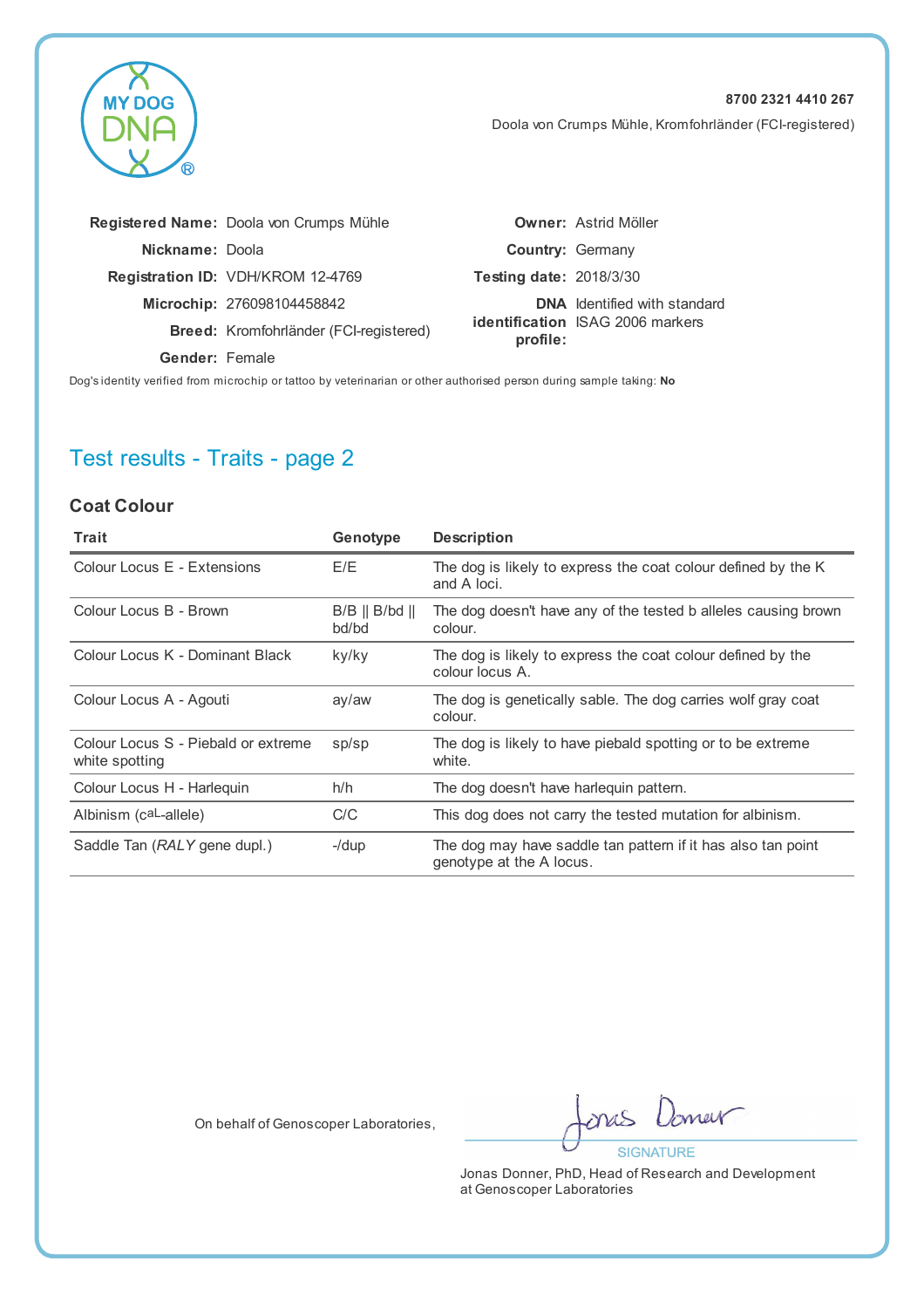**MY DOG** 

Doola von Crumps Mühle, Kromfohrländer (FCI-registered)

|                 | Registered Name: Doola von Crumps Mühle  |                                | <b>Owner: Astrid Möller</b>             |
|-----------------|------------------------------------------|--------------------------------|-----------------------------------------|
| Nickname: Doola |                                          |                                | <b>Country: Germany</b>                 |
|                 | <b>Registration ID: VDH/KROM 12-4769</b> | <b>Testing date: 2018/3/30</b> |                                         |
|                 | Microchip: 276098104458842               |                                | <b>DNA</b> Identified with standard     |
|                 | Breed: Kromfohrländer (FCI-registered)   | profile:                       | <b>identification</b> ISAG 2006 markers |
| Gender: Female  |                                          |                                |                                         |
|                 |                                          |                                |                                         |

Dog's identity verified from microchip or tattoo by veterinarian or other authorised person during sample taking: **No**

# Test results - Traits - page 3

#### **Morphology**

| Trait                               |     | <b>Genotype Description</b>                                                                                                                                                 |
|-------------------------------------|-----|-----------------------------------------------------------------------------------------------------------------------------------------------------------------------------|
| BMP3 c.1344C>A C/C<br>(p.Phe448Leu) |     | The dog does not carry the tested allele typically associated with shortened<br>head (brachycephaly). The dog is more likely to have an elongated<br>head (dolichocephaly). |
| T c.189C>G<br>$(p.$ Ile 63 Met $)$  | C/C | The dog does not carry the tested bobtail-causing genetic variant. The dog is most<br>likely long-tailed.                                                                   |
| chr10:11072007                      | T/T | The dog does not carry an allele typically associated with floppy ears. The dog is more<br>likely to have pricked than floppy ears.                                         |

On behalf of Genoscoper Laboratories,

new ones **SIGNATURE**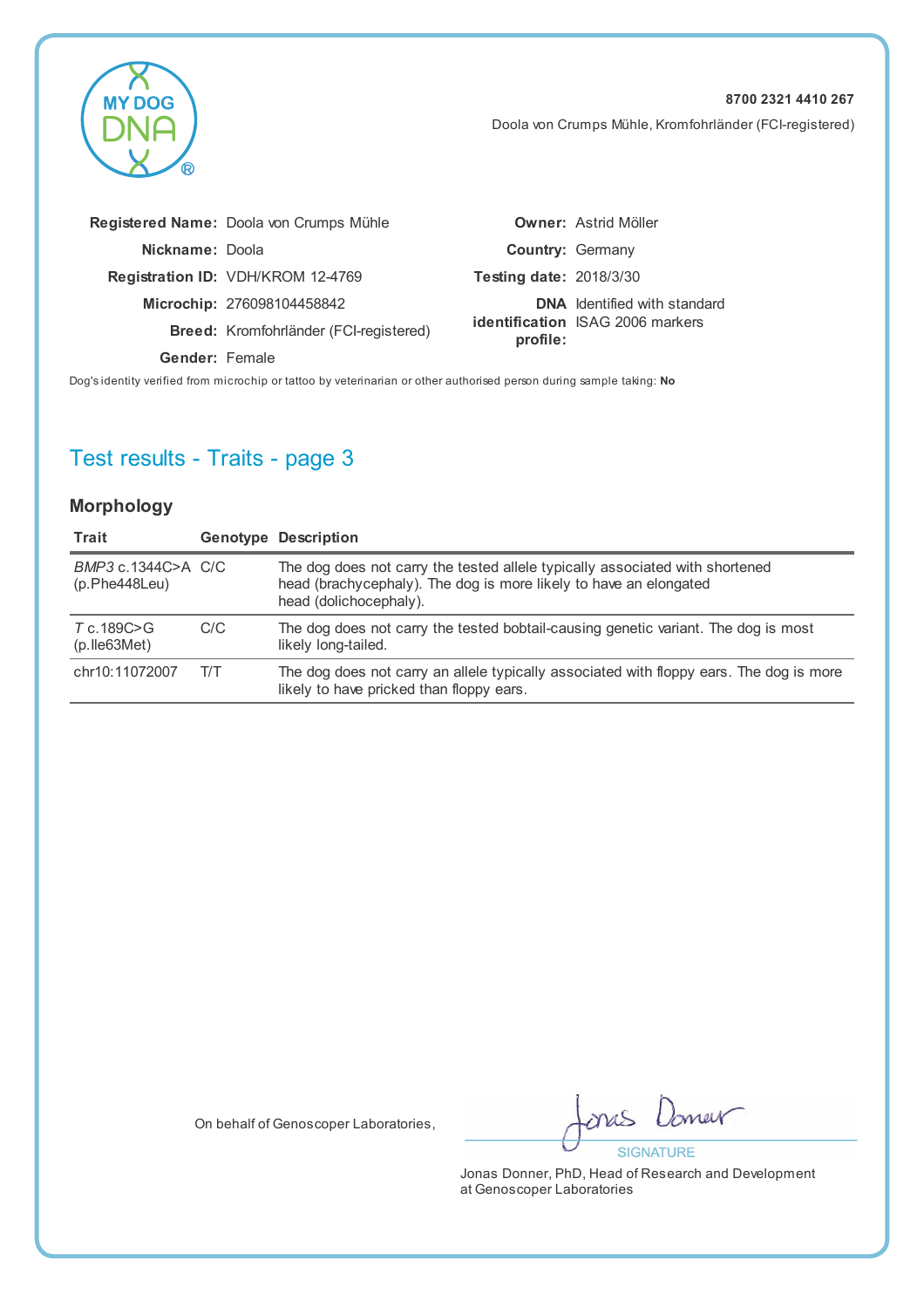

Doola von Crumps Mühle, Kromfohrländer (FCI-registered)

|                 | Registered Name: Doola von Crumps Mühle |                                | <b>Owner: Astrid Möller</b>             |
|-----------------|-----------------------------------------|--------------------------------|-----------------------------------------|
| Nickname: Doola |                                         |                                | <b>Country: Germany</b>                 |
|                 | Registration ID: VDH/KROM 12-4769       | <b>Testing date: 2018/3/30</b> |                                         |
|                 | Microchip: 276098104458842              |                                | <b>DNA</b> Identified with standard     |
|                 | Breed: Kromfohrländer (FCI-registered)  | profile:                       | <b>identification</b> ISAG 2006 markers |
| Gender: Female  |                                         |                                |                                         |
|                 |                                         |                                |                                         |

Dog's identity verified from microchip or tattoo by veterinarian or other authorised person during sample taking: **No**

# Test results - Traits - page 4

#### **Body Size**

| Trait                                    |     | <b>Genotype Description</b>                                                                                                               |
|------------------------------------------|-----|-------------------------------------------------------------------------------------------------------------------------------------------|
| IGF1<br>(chr15:41221438)                 | A/A | The dog is homozygous for the derived allele typically associated with small body<br>mass.                                                |
| IGF1Rc.611G>A<br>(p. Arg204His)          | A/G | The dog carries one copy of the derived allele and one copy of the ancestral allele.                                                      |
| FGF4 insertion                           | D/D | The dog is homozygous for the ancient allele. The dog is likely to have legs of normal<br>length.                                         |
| STC <sub>2</sub><br>(chr4:39182836)      | A/T | The dog carries one copy of the allele associated with reduced body size and one<br>copy of the allele associated with no size reduction. |
| GHR1<br>(p.Glu191Lys)                    | A/A | The dog is homozygous for the derived allele associated with reduced body size.                                                           |
| GHR <sub>2</sub><br>$(p. Pro177$ Leu $)$ | C/C | The dog has two copies of the ancestral allele associated with larger body size.                                                          |
| HMGA2<br>(chr10:8348804)                 | G/G | The dog has two copies of the ancestral allele associated with larger body size.                                                          |
|                                          |     |                                                                                                                                           |

On behalf of Genoscoper Laboratories,

new mas **SIGNATURE**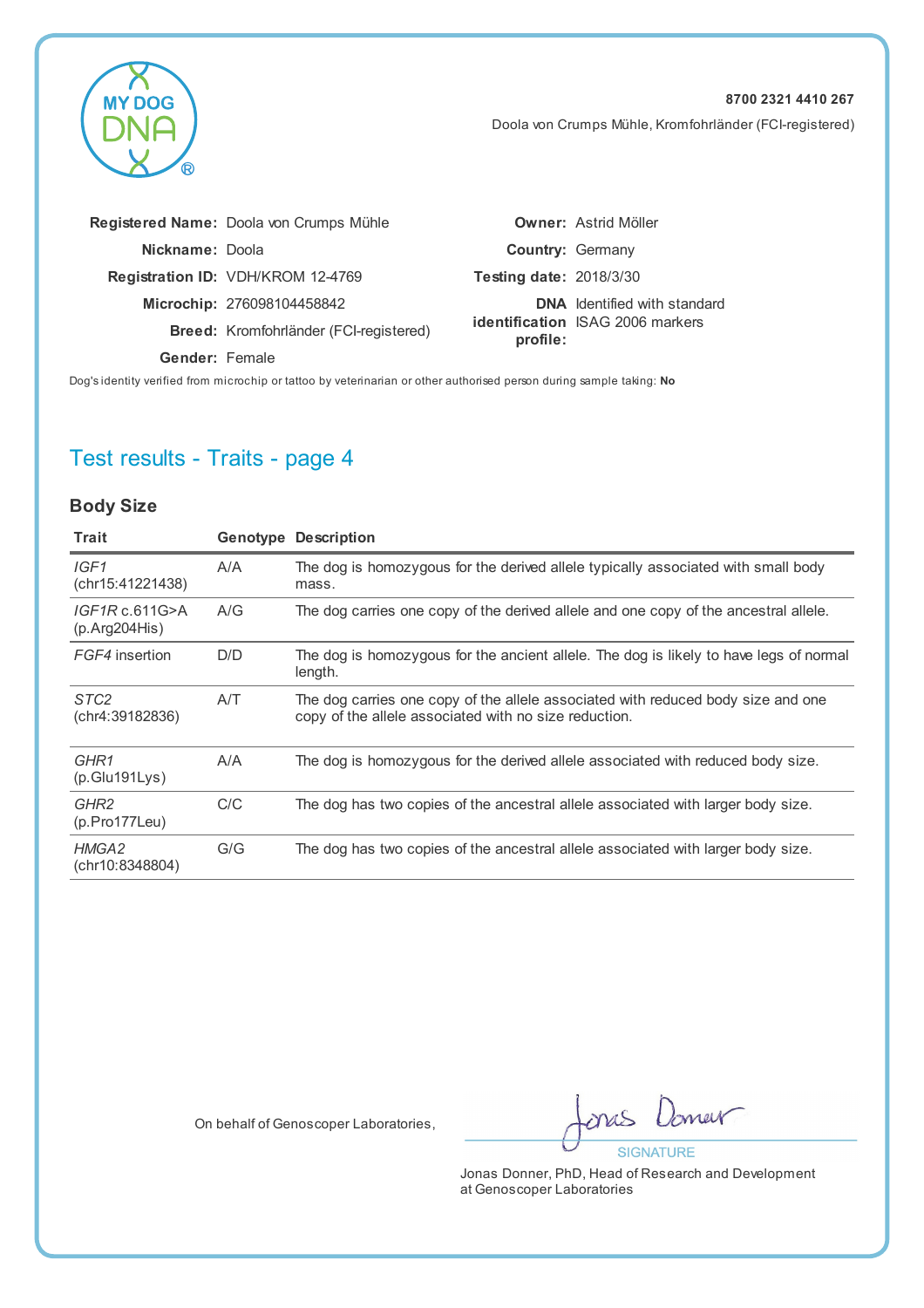

#### **Blood Disorders**

| <b>Disorder</b>                                                                                              | <b>Mode of Inheritance</b>                           | <b>Result</b> |
|--------------------------------------------------------------------------------------------------------------|------------------------------------------------------|---------------|
| Bleeding disorder due to P2RY12 defect                                                                       | <b>Autosomal Recessive</b>                           | Clear         |
| Canine Cyclic Neutropenia, Cyclic Hematopoiesis, Grey Collie Syndrome,<br>(CN)                               | <b>Autosomal Recessive</b>                           | Clear         |
| Canine Leukocyte Adhesion Deficiency (CLAD), type III                                                        | Autosomal Recessive                                  | Clear         |
| Canine Scott Syndrome, (CSS)                                                                                 | Autosomal Recessive                                  | Clear         |
| Factor IX Deficiency or Hemophilia B (4 mutations)                                                           | <b>X-linked Recessive</b>                            | Clear         |
| <b>Factor VII Deficiency</b>                                                                                 | Autosomal Recessive                                  | Clear         |
| Factor VIII Deficiency or Hemophilia A (4 mutations)                                                         | <b>X-linked Recessive</b>                            | Clear         |
| Factor XI Deficiency                                                                                         | <b>Autosomal Dominant</b><br>(Incomplete Penetrance) | Clear         |
| Glanzmann Thrombasthenia Type I, (GT); mutation originally found in<br>mixed breed dogs (3 mutations)        | Autosomal Recessive                                  | Clear         |
| <b>Hereditary Elliptocytosis</b>                                                                             |                                                      | Clear         |
| Hereditary Phosphofructokinase (PFK) Deficiency (2 mutations)                                                | Autosomal Recessive                                  | Clear         |
| Macrothrombocytopenia; disease-linked variant originally found in Norfolk<br>and Cairn Terrier (2 mutations) | <b>Autosomal Recessive</b>                           | No call       |
| May-Hegglin Anomaly (MHA)                                                                                    | <b>Autosomal Dominant</b>                            | Clear         |
| Prekallikrein Deficiency                                                                                     | <b>Autosomal Recessive</b>                           | Clear         |
| Pyruvate Kinase Deficiency (5 mutations)                                                                     | <b>Autosomal Recessive</b>                           | No call       |
| Thrombopathia (3 mutations)                                                                                  | <b>Autosomal Recessive</b>                           | Clear         |
| Trapped Neutrophil Syndrome, (TNS)                                                                           | Autosomal Recessive                                  | Clear         |
| Von Willebrand's Disease (WVD) Type 3 (4 mutations)                                                          | <b>Autosomal Recessive</b>                           | Clear         |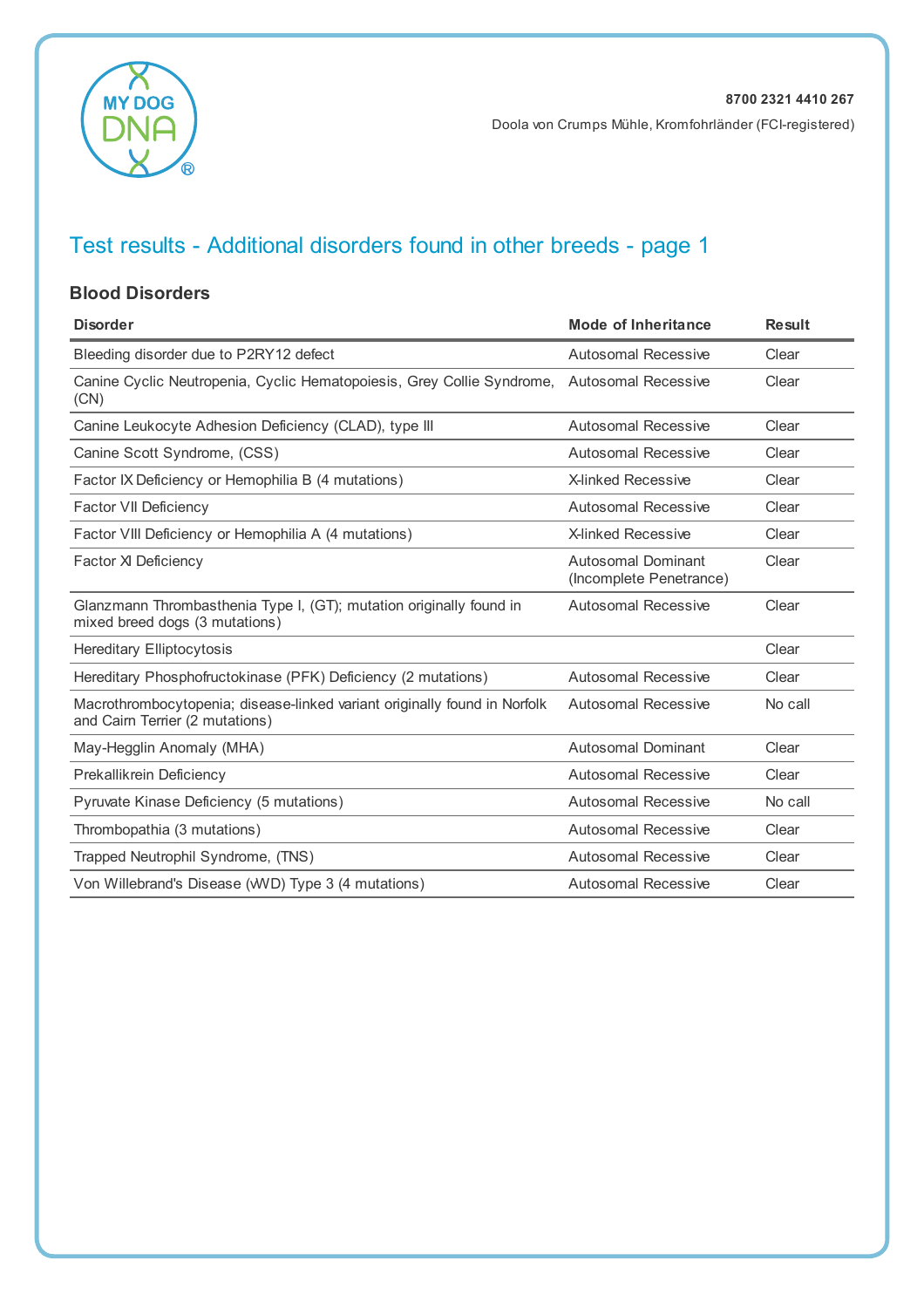

### **Ocular Disorders - page 1**

| <b>Disorder</b>                                                                                                              | <b>Mode of Inheritance</b>                            | <b>Result</b> |
|------------------------------------------------------------------------------------------------------------------------------|-------------------------------------------------------|---------------|
| Canine Multifocal Retinopathy 1, (CMR1); mutation originally found in<br>Mastiff-related breeds                              | <b>Autosomal Recessive</b>                            | Clear         |
| Canine Multifocal Retinopathy 2, (CMR2); mutation originally found in<br>Coton de Tulear                                     | <b>Autosomal Recessive</b>                            | Clear         |
| Canine Multifocal Retinopathy 3, (CMR3); mutation originally found in<br>Lapponian Herder                                    | <b>Autosomal Recessive</b>                            | Clear         |
| Cone Degeneration, (CD) or Achromatopsia (4 mutations)                                                                       | <b>Autosomal Recessive</b>                            | Clear         |
| Cone-Rod Dystrophy 1, (crd1); mutation originally found in American<br><b>Staffordshire Terrier</b>                          | <b>Autosomal Recessive</b>                            | Clear         |
| Cone-Rod Dystrophy 2, (crd2); mutation originally found in American Pit<br><b>Bull Terrier</b>                               | <b>Autosomal Recessive</b>                            | Clear         |
| Cone-Rod Dystrophy, (cord1-PRA / crd4) (7 mutations)                                                                         | <b>Autosomal Recessive</b><br>(Incomplete Penetrance) | Clear         |
| Cone-Rod Dystrophy, Standard Wirehaired Dachshund, (crd SWD) (3<br>mutations)                                                | <b>Autosomal Recessive</b>                            | Clear         |
| Congenital Stationary Night Blindness (CSNB)                                                                                 | Autosomal Recessive                                   | Clear         |
| Dominant Progressive Retinal Atrophy, (DPRA)                                                                                 | <b>Autosomal Dominant</b>                             | Clear         |
| Generalized Progressive Retinal Atrophy                                                                                      | <b>Autosomal Recessive</b>                            | Clear         |
| Golden Retriever Progressive Retinal Atrophy 1, (GR_PRA 1) (2 mutations) Autosomal Recessive                                 |                                                       | Clear         |
| Primary Hereditary Cataract (PHC) (9 mutations)                                                                              | <b>Autosomal Dominant</b><br>(Incomplete Penetrance)  | Clear         |
| Primary Lens Luxation, (PLL)                                                                                                 | <b>Autosomal Recessive</b>                            | Clear         |
| Primary lens luxation (PLL) and glaucoma; mutation originally found in<br>Shar Pei                                           | <b>Autosomal Recessive</b>                            | Clear         |
| Primary Open Angle Glaucoma, (POAG) (2 mutations)                                                                            | <b>Autosomal Recessive</b>                            | Clear         |
| Primary Open Angle Glaucoma, (POAG); mutation originally found in<br>Basset Fauve de Bretagne                                | <b>Autosomal Recessive</b>                            | Clear         |
| Primary Open Angle Glaucoma, (POAG); mutation originally found in<br>Norwegian Elkhound                                      | <b>Autosomal Recessive</b>                            | Clear         |
| Primary Open Angle Glaucoma, (POAG); mutation originally found in Petit Autosomal Recessive<br><b>Basset Griffon Vendeen</b> |                                                       | Clear         |
| Progressive Retinal Atrophy Type III, (PRA type III); mutation originally<br>found in Tibetan Spaniel and Tibetan Terrier    | <b>Autosomal Recessive</b>                            | Clear         |
| Progressive Retinal Atrophy, (CNGA1-PRA); mutation originally found in<br><b>Shetland Sheepdog</b>                           | <b>Autosomal Recessive</b>                            | Clear         |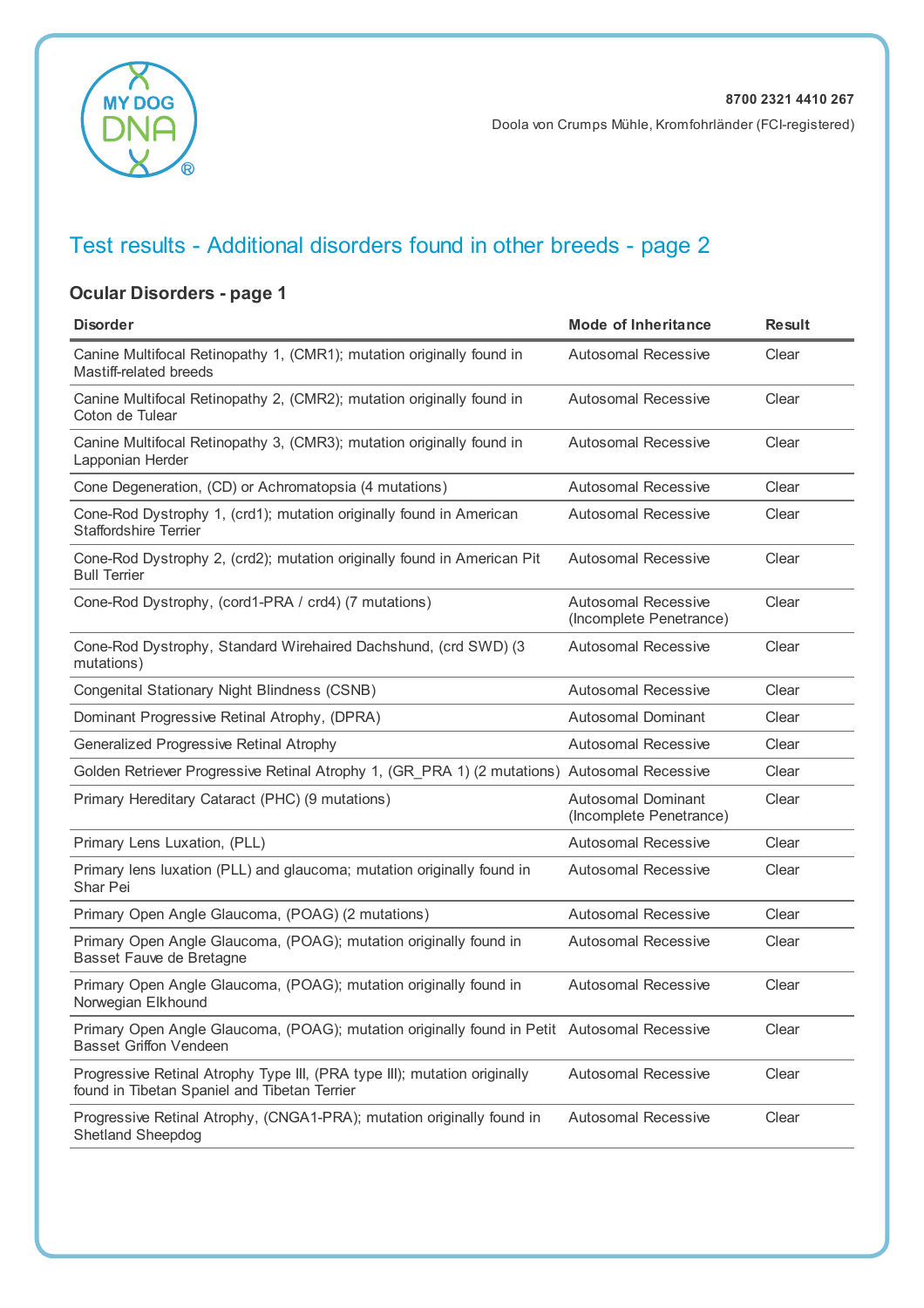

### **Ocular Disorders - page 2**

| <b>Disorder</b>                                                                      | Mode of Inheritance       | <b>Result</b> |
|--------------------------------------------------------------------------------------|---------------------------|---------------|
| Progressive Retinal Atrophy, (PAP1 PRA) (2 mutations)                                | Autosomal Recessive       | Clear         |
| Progressive Retinal Atrophy, (PRA); mutation originally found in Basenji             | Autosomal Recessive       | Clear         |
| Progressive Retinal Atrophy, (PRA); mutation originally found in Swedish<br>Vallhund | Autosomal Recessive       | Clear         |
| Rod-Cone Dysplasia 1, (rcd1) and Rod-Cone Dysplasia 1a, (rdc1a) (2<br>mutations)     | Autosomal Recessive       | Clear         |
| Rod-Cone Dysplasia 3, (rcd3)                                                         | Autosomal Recessive       | Clear         |
| X-Linked Progressive Retinal Atrophy 1, (XLPRA1)                                     | X-linked Recessive        | Clear         |
| X-Linked Progressive Retinal Atrophy 2, (XLPRA2)                                     | <b>X-linked Recessive</b> | Clear         |

#### **Cardiac Disorders**

| <b>Disorder</b>                                                       | Mode of Inheritance | Result |
|-----------------------------------------------------------------------|---------------------|--------|
| Dilated Cardiomyopathy, (DCM); mutation originally found in Schnauzer | Autosomal Recessive | Clear  |
| Long QT Syndrome                                                      | Autosomal Dominant  | Clear  |

#### **Endocrine Disorders**

| <b>Disorder</b>                         | Mode of Inheritance | Result |
|-----------------------------------------|---------------------|--------|
| Congenital Hypothyroidism (3 mutations) | Autosomal Recessive | Clear  |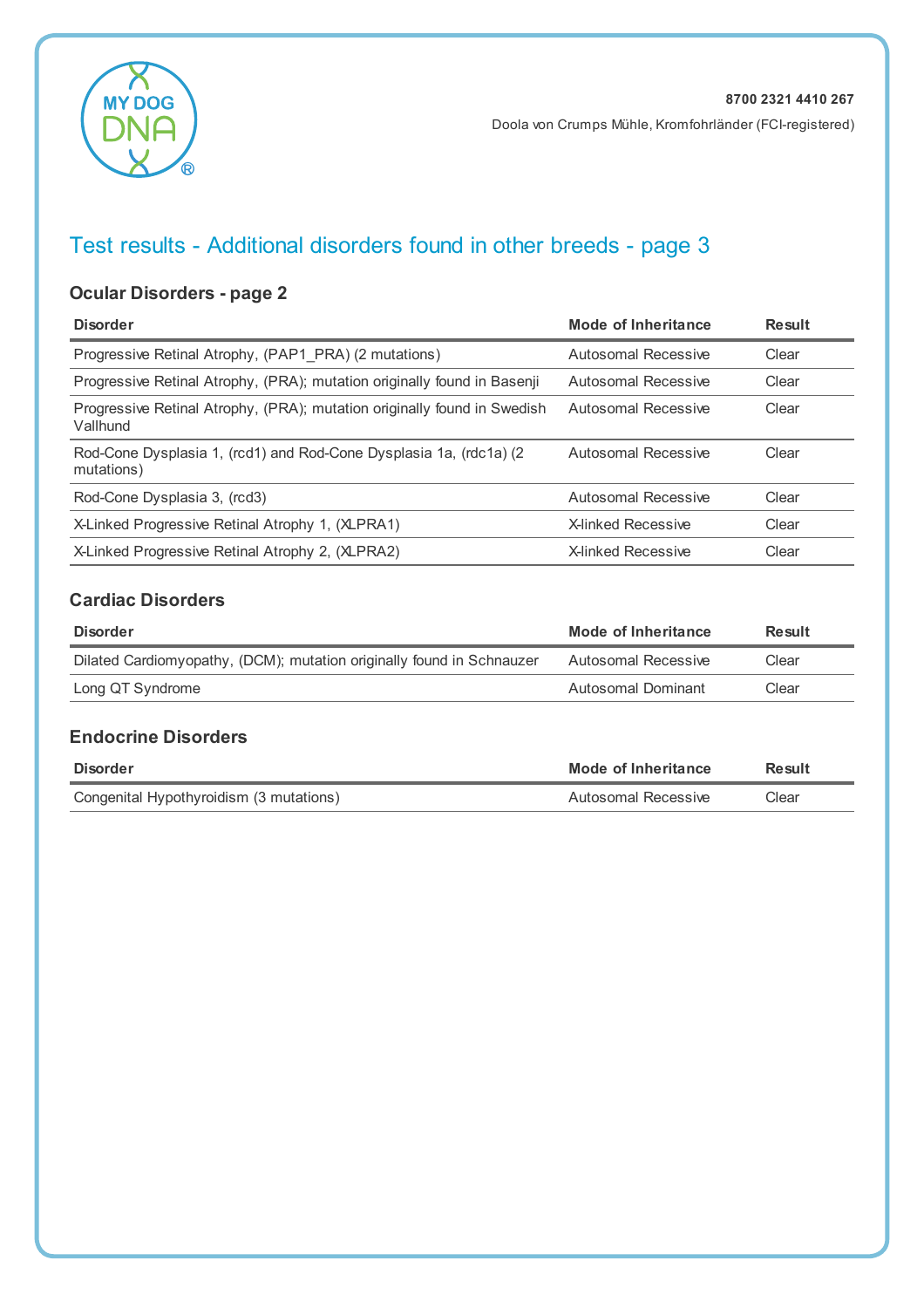

### **Immunological Disorders**

| <b>Disorder</b>                                                 | Mode of Inheritance | Result |
|-----------------------------------------------------------------|---------------------|--------|
| Autosomal Recessive Severe Combined Immunodeficiency, (ARSCID)  | Autosomal Recessive | Clear  |
| Complement 3 (C3) Deficiency                                    | Autosomal Recessive | Clear  |
| Myeloperoxidase Deficiency                                      | Autosomal Recessive | Clear  |
| Severe Combined Immunodeficiency in Frisian Water Dogs, (SCID)  | Autosomal Recessive | Clear  |
| X-Linked Severe Combined Immunodeficiency (XSCID) (2 mutations) | X-linked Recessive  | Clear  |

#### **Renal Disorders**

| <b>Disorder</b>                                                                     | Mode of Inheritance        | <b>Result</b> |
|-------------------------------------------------------------------------------------|----------------------------|---------------|
| Cystinuria Type I-A; mutation originally found in Newfoundland Dog (3<br>mutations) | Autosomal Recessive        | Clear         |
| Cystinuria Type II-A; mutation originally found in Australian Cattle Dog            | Autosomal Dominant         | Clear         |
| Cystinuria, Type II-B; mutation originally found in Miniature Pinscher              | Autosomal Dominant         | Clear         |
| Fanconi Syndrome                                                                    | <b>Autosomal Recessive</b> | Clear         |
| Hyperuricosuria, (HUU)                                                              | Autosomal Recessive        | Clear         |
| Polycystic Kidney Disease in Bull Terriers, (BTPKD)                                 | Autosomal Dominant         | Clear         |
| Primary Hyperoxaluria, (PH); mutation originally found in Coton de Tulear           | Autosomal Recessive        | Clear         |
| Protein Losing Nephropathy, (PLN); NPHS1 gene variant                               |                            | Clear         |
| Renal Cystadenocarcinoma and Nodular Dermatofibrosis, (RCND)                        | Autosomal Dominant         | Clear         |
| X-Linked Hereditary Nephropathy, (XLHN) (2 mutations)                               | <b>X-linked Recessive</b>  | Clear         |
| Xanthinuria (3 mutations)                                                           | Autosomal Recessive        | Clear         |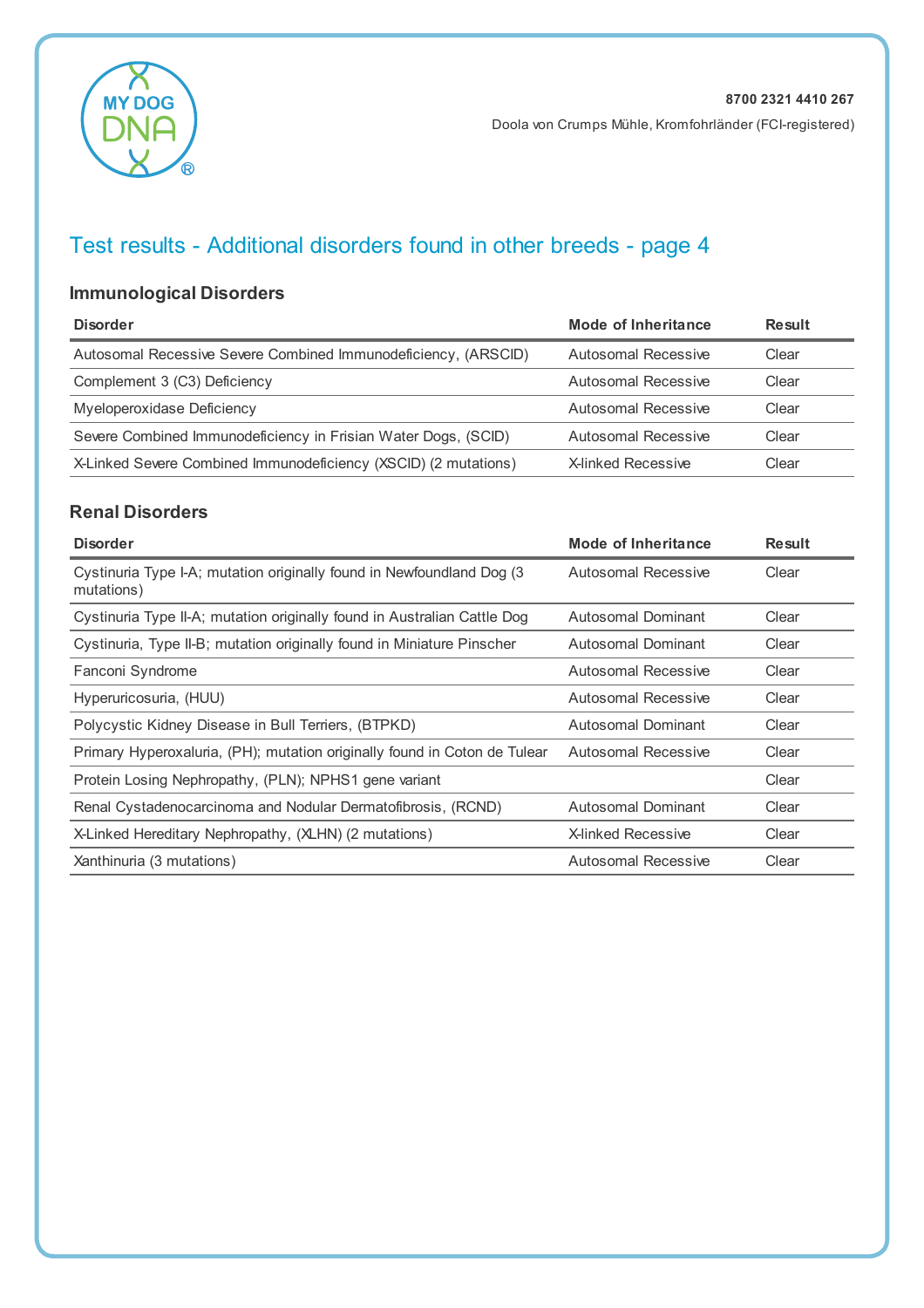

#### **Metabolic Disorders**

| <b>Disorder</b>                                                                             | Mode of Inheritance | <b>Result</b> |
|---------------------------------------------------------------------------------------------|---------------------|---------------|
| Glycogen Storage Disease Type II or Pompe's Disease, (GSD II)                               | Autosomal Recessive | Clear         |
| Glycogen Storage Disease Type IIIa, (GSD IIIa)                                              | Autosomal Recessive | Clear         |
| Glycogen Storage Disease Type la, (GSD la)                                                  | Autosomal Recessive | Clear         |
| Hypocatalasia or Acatalasemia                                                               | Autosomal Recessive | Clear         |
| Intestinal Cobalamin Malabsorption or Imerslund-Gräsbeck Syndrome,<br>$(IGS)$ (3 mutations) | Autosomal Recessive | Clear         |
| Mucopolysaccharidosis Type IIIA, (MPS IIIA) (2 mutations)                                   | Autosomal Recessive | Clear         |
| Mucopolysaccharidosis Type VII, (MPS VII) (2 mutations)                                     | Autosomal Recessive | Clear         |
| Pyruvate Dehydrogenase Phosphatase 1 (PDP1) Deficiency                                      | Autosomal Recessive | Clear         |

#### **Muscular Disorders**

| <b>Disorder</b>                                                                                    | <b>Mode of Inheritance</b> | <b>Result</b> |
|----------------------------------------------------------------------------------------------------|----------------------------|---------------|
| Cavalier King Charles Spaniel Muscular Dystrophy, (CKCS-MD)                                        | X-linked Recessive         | Clear         |
| Centronuclear Myopathy, (CNM) (2 mutations)                                                        | Autosomal Recessive        | Clear         |
| Duchenne or Dystrophin Muscular Dystrophy, (DMD); mutation originally<br>found in Golden Retriever | <b>X-linked Recessive</b>  | Clear         |
| Duchenne or Dystrophin Muscular Dystrophy, (DMD); mutation originally<br>found in Norfolk Terrier  | <b>X-linked Recessive</b>  | Clear         |
| Muscular Dystrophy, Ullrich-type; mutation originally found in Landseer                            | Autosomal Recessive        | Clear         |
| Myostatin deficiency (Double Muscling, "Bully")                                                    | Autosomal Recessive        | Clear         |
| Myotonia Congenita (2 mutations)                                                                   | Autosomal Recessive        | Clear         |
| Nemaline Myopathy; mutation originally found in American Bulldog                                   | Autosomal Recessive        | Clear         |
| X-Linked Myotubular Myopathy (3 mutations)                                                         | <b>X-linked Recessive</b>  | Clear         |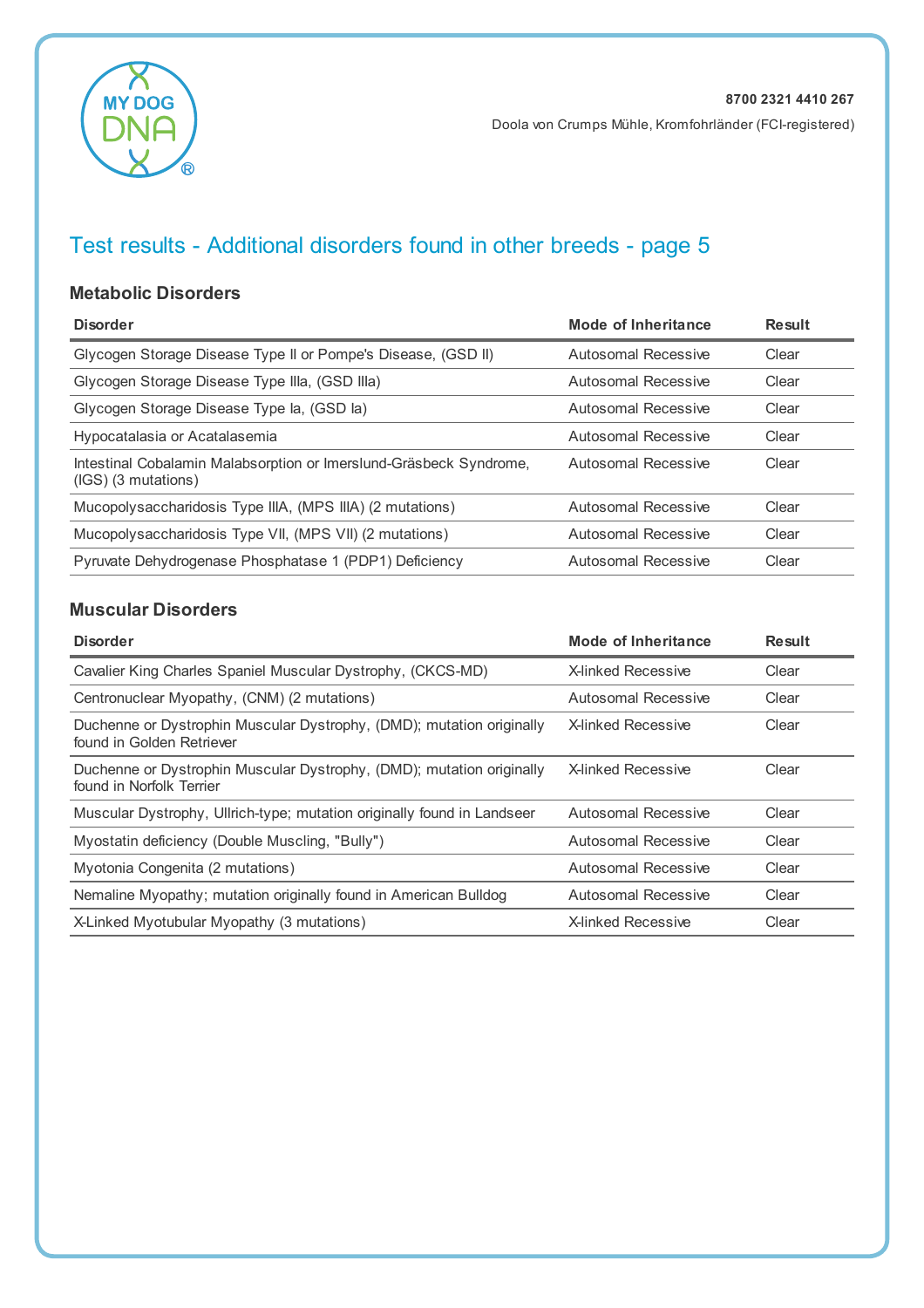

### **Neurological Disorders - page 1**

| <b>Disorder</b>                                                                                                | Mode of Inheritance        | <b>Result</b> |
|----------------------------------------------------------------------------------------------------------------|----------------------------|---------------|
| Acral Mutilation Syndrome, (AMS)                                                                               | Autosomal Recessive        | Clear         |
| Alaskan Husky Encephalopathy, (AHE)                                                                            | Autosomal Recessive        | Clear         |
| Alexander Disease (AxD); mutation originally found in Labrador Retriever                                       | <b>Autosomal Dominant</b>  | Clear         |
| Bandera's Neonatal Ataxia, (BNAt)                                                                              | Autosomal Recessive        | Clear         |
| Benign Familial Juvenile Epilepsy or Remitting Focal Epilepsy                                                  | <b>Autosomal Recessive</b> | Clear         |
| Cerebellar Cortical Degeneration, (CCD); mutation originally found in<br>Vizsla                                | <b>Autosomal Recessive</b> | Clear         |
| Dandy-Walker-Like Malformation (DWLM); mutation originally found in<br>Eurasier                                | <b>Autosomal Recessive</b> | Clear         |
| Cerebral Dysfunction; mutation originally found in Friesian Stabyhoun                                          | <b>Autosomal Recessive</b> | Clear         |
| Early-Onset Progressive Polyneuropathy; mutation originally found in<br>Alaskan Malamute                       | Autosomal Recessive        | Clear         |
| Fetal Onset Neuroaxonal Dystrophy, (FNAD)                                                                      | <b>Autosomal Recessive</b> | Clear         |
| Hereditary Ataxia or Cerebellar Ataxia; mutation originally found in Old<br>English Sheepdog and Gordon Setter | <b>Autosomal Recessive</b> | Clear         |
| Hyperekplexia or Startle Disease                                                                               | <b>Autosomal Recessive</b> | Clear         |
| Hypomyelination; mutation originally found in Weimaraner                                                       | <b>Autosomal Recessive</b> | Clear         |
| Juvenile Laryngeal Paralysis and Polyneuropathy, (JLPP, POANV) (2<br>mutations)                                | <b>Autosomal Recessive</b> | No call       |
| Juvenile Myoclonic Epilepsy, (JME); mutation originally found in<br>Rhodesian Ridgeback                        | <b>Autosomal Recessive</b> | Clear         |
| L-2-Hydroxyglutaric Aciduria, (L2HGA) (3 mutations)                                                            | <b>Autosomal Recessive</b> | Clear         |
| Lagotto Storage Disease, (LSD)                                                                                 | <b>Autosomal Recessive</b> | Clear         |
| Neonatal Cerebellar Cortical Degeneration or Cerebellar Abiotrophy,<br>(NCCD)                                  | <b>Autosomal Recessive</b> | Clear         |
| Neonatal Encephalopathy with Seizures, (NEWS)                                                                  | Autosomal Recessive        | Clear         |
| Neuroaxonal Dystrophy (NAD); mutation originally found in Spanish Water Autosomal Recessive<br>Dog             |                            | Clear         |
| Neuronal Ceroid Lipofuscinosis 1, (NCL1) (2 mutations)                                                         | Autosomal Recessive        | Clear         |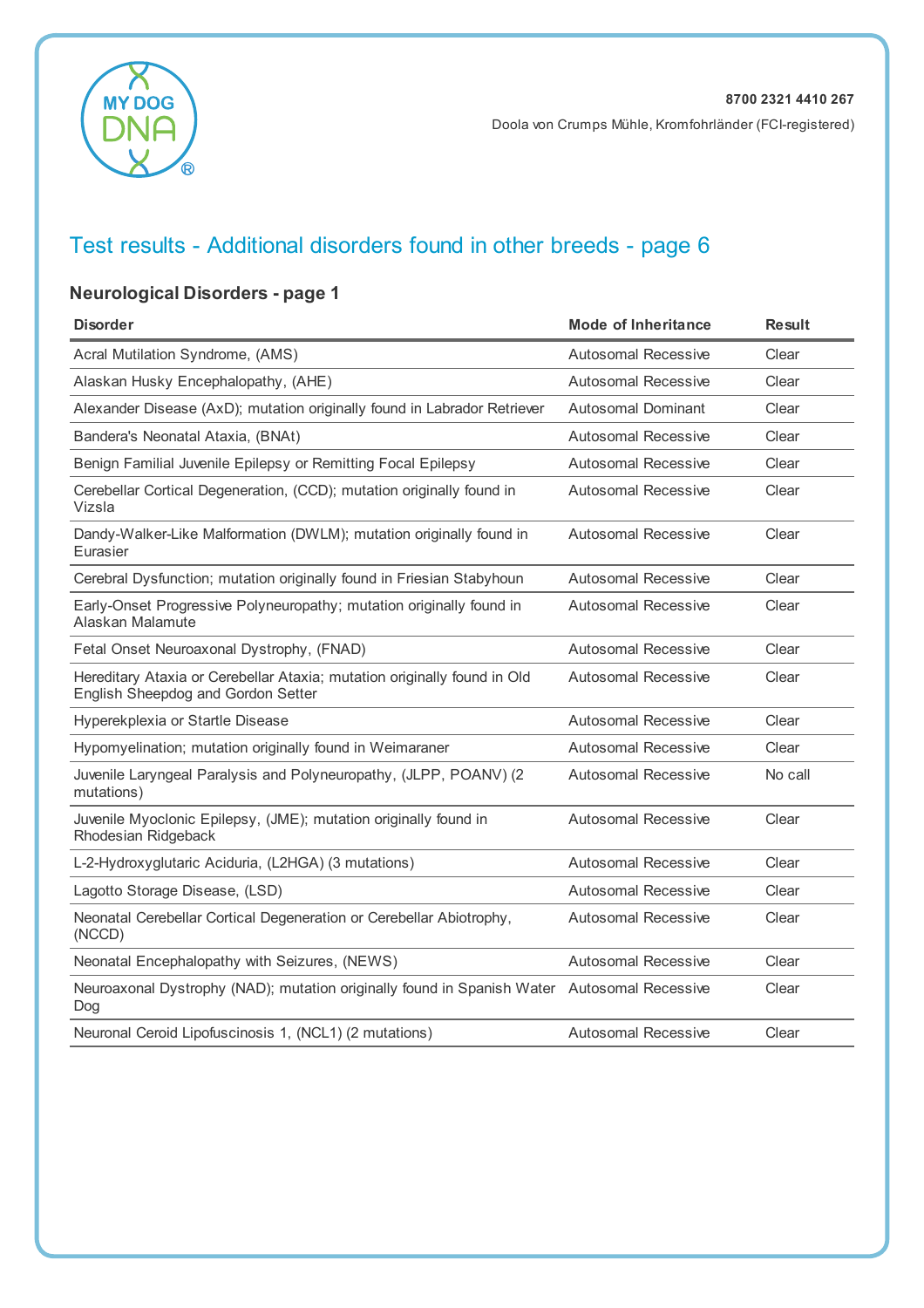

#### Doola von Crumps Mühle, Kromfohrländer (FCI-registered)

# Test results - Additional disorders found in other breeds - page 7

### **Neurological Disorders - page 2**

| <b>Disorder</b>                                                                                                     | Mode of Inheritance        | <b>Result</b> |
|---------------------------------------------------------------------------------------------------------------------|----------------------------|---------------|
| Neuronal Ceroid Lipofuscinosis 10, (NCL10); mutation originally found in<br>American Bulldog                        | Autosomal Recessive        | Clear         |
| Neuronal Ceroid Lipofuscinosis 5, (NCL5) (3 mutations)                                                              | Autosomal Recessive        | Clear         |
| Neuronal Ceroid Lipofuscinosis 8, (NCL8); mutation originally found in<br>Alpienländische Dachsbracke (3 mutations) | Autosomal Recessive        | Clear         |
| Neuronal Ceroid Lipofuscinosis, (NCL7); mutation originally found in<br>Chinese Crested Dog and Chihuahua           | Autosomal Recessive        | Clear         |
| Progressive Early-Onset Cerebellar Ataxia; mutation originally found in<br>Finnish Hound                            | Autosomal Recessive        | Clear         |
| Sensory Neuropathy (4 mutations)                                                                                    | Autosomal Recessive        | Clear         |
| Spinal Dysraphism                                                                                                   | Autosomal Recessive        | Clear         |
| Spinocerebellar Ataxia with Myokymia and/or Seizures (SCA);<br>g.22141027insC mutation (2 mutations)                | <b>Autosomal Recessive</b> | Clear         |
| Spinocerebellar Ataxia/ Late-Onset Ataxia (SCA, LOA)                                                                | Autosomal Recessive        | Clear         |
| Spongy degeneration with cerebellar ataxia, (SDCA1); mutation originally<br>found in Belgian Shepherd Dog           | <b>Autosomal Recessive</b> | Clear         |
| X-Linked Tremors; mutation originally found in English Springer Spaniel                                             | <b>X-linked Recessive</b>  | Clear         |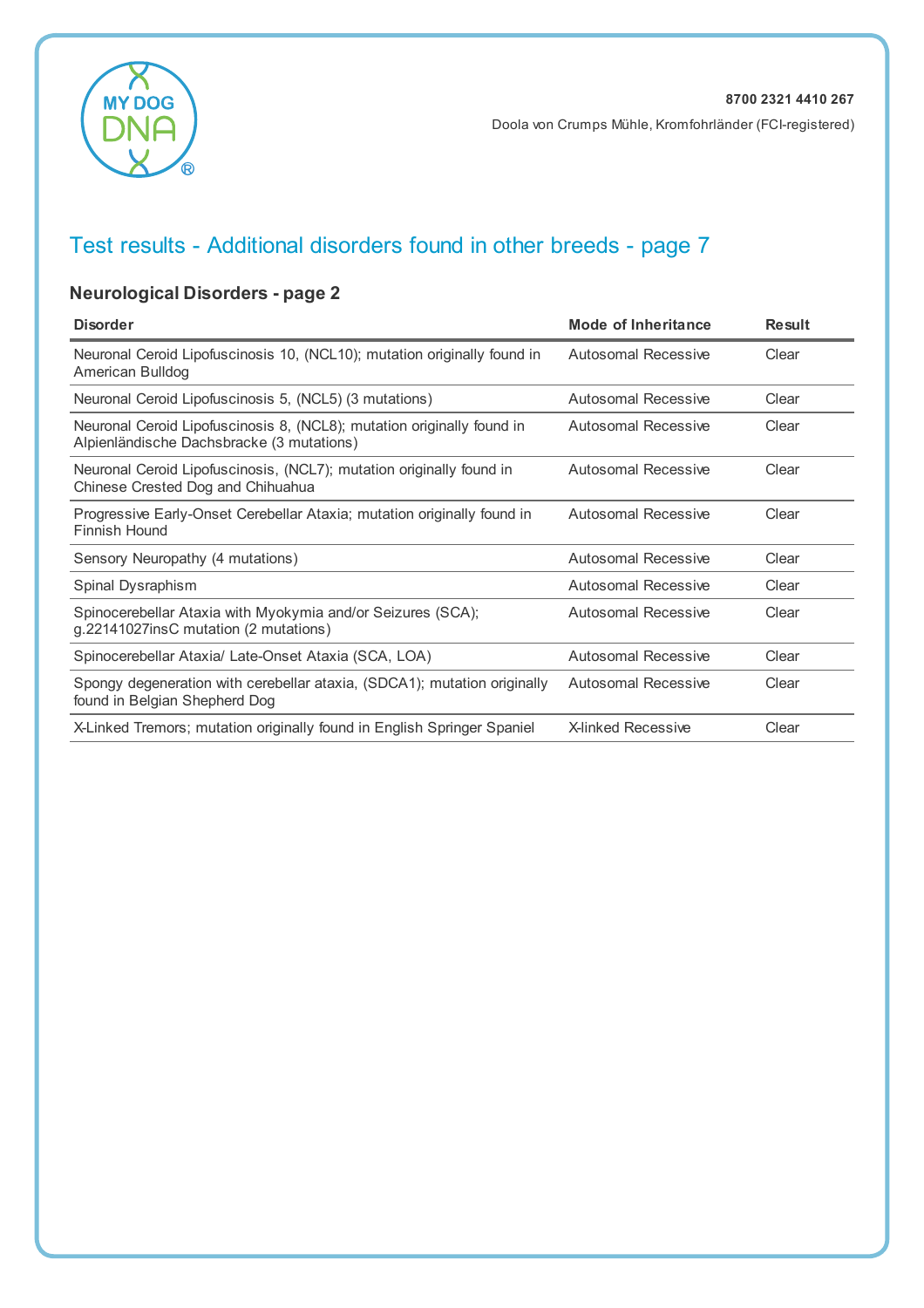

#### **Neuromuscular Disorders**

| <b>Disorder</b>                                                                                                    | <b>Mode of Inheritance</b> | <b>Result</b> |
|--------------------------------------------------------------------------------------------------------------------|----------------------------|---------------|
| Congenital Myasthenic Syndrome, (CMS) (2 mutations)                                                                | Autosomal Recessive        | Clear         |
| Congenital Myasthenic Syndrome, (CMS); mutation originally found in<br>Jack Russell Terrier                        | Autosomal Recessive        | Clear         |
| Congenital Myasthenic Syndrome, (CMS); mutation originally found in Old Autosomal Recessive<br>Danish Pointing Dog |                            | Clear         |
| GM1 Gangliosidosis (3 mutations)                                                                                   | Autosomal Recessive        | Clear         |
| GM2 Gangliosidosis, mutation originally found in Japanese Chin                                                     | Autosomal Recessive        | Clear         |
| GM2 Gangliosidosis; mutation originally found in Toy Poodle                                                        | Autosomal Recessive        | Clear         |
| Globoid Cell Leukodystrophy or Krabbe Disease, (GLD); mutation<br>originally found in Terriers                     | Autosomal Recessive        | Clear         |
| Globoid Cell Leukodystrophy or Krabbe Disease, (GLD); mutation<br>originally found in Irish Setter                 | Autosomal Recessive        | Clear         |
| Paroxysmal Dyskinesia, (PxD); mutation originally found in Irish Soft<br>Coated Wheaten Terrier                    | Autosomal Recessive        | Clear         |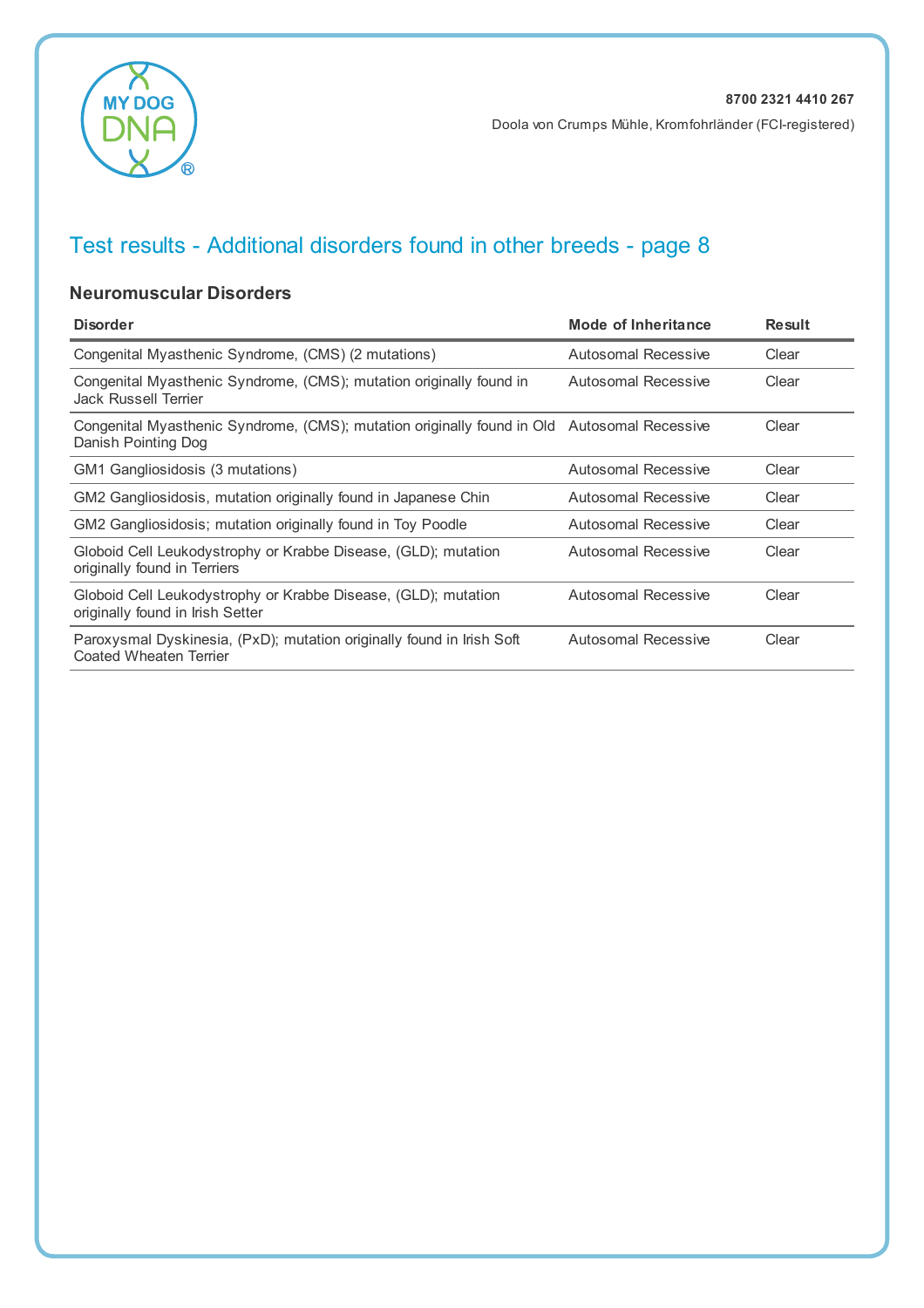

#### **Skeletal Disorders**

| <b>Disorder</b>                                                                                                                      | Mode of Inheritance                           | <b>Result</b> |
|--------------------------------------------------------------------------------------------------------------------------------------|-----------------------------------------------|---------------|
| Chondrodysplasia; mutation originally found in Norwegian Elkhound and<br>Karelian Bear Dog                                           | Autosomal Recessive                           | Clear         |
| Cleft Palate; Cleft Lip and Palate with Syndactyly; ADAMTS20 gene<br>mutation originally found in Nova Scotia Duck Tolling Retriever | Autosomal Recessive                           | Clear         |
| Cleft Palate; DLX6 gene mutation originally found in Nova Scotia Duck<br>Tolling Retriever                                           | Autosomal Recessive                           | Clear         |
| Craniomandibular Osteopathy, (CMO); mutation associated with terrier<br>breeds                                                       | Autosomal Dominant<br>(Incomplete Penetrance) | Clear         |
| Hereditary Vitamin D-Resistant Rickets, (HVDRR)                                                                                      | Autosomal Recessive                           | Clear         |
| Oculoskeletal Dysplasia 2 or Dwarfism-Retinal Dysplasia 2, (OSD2) (3<br>mutations)                                                   | Autosomal Recessive                           | Clear         |
| Osteochondrodysplasia; mutation originally found in Miniature Poodle                                                                 | Autosomal Recessive                           | Clear         |
| Osteogenesis Imperfecta, (OI); mutation originally found in Beagle                                                                   | Autosomal Dominant                            | Clear         |
| Osteogenesis Imperfecta, (OI); mutation originally found in Dachshund                                                                | <b>Autosomal Recessive</b>                    | Clear         |
| Skeletal Dysplasia 2, (SD2)                                                                                                          | Autosomal Recessive                           | Clear         |
| Spondylocostal Dysostosis                                                                                                            | <b>Autosomal Recessive</b>                    | Clear         |
| Van den Ende-Gupta Syndrome, (VDEGS)                                                                                                 | Autosomal Recessive                           | Clear         |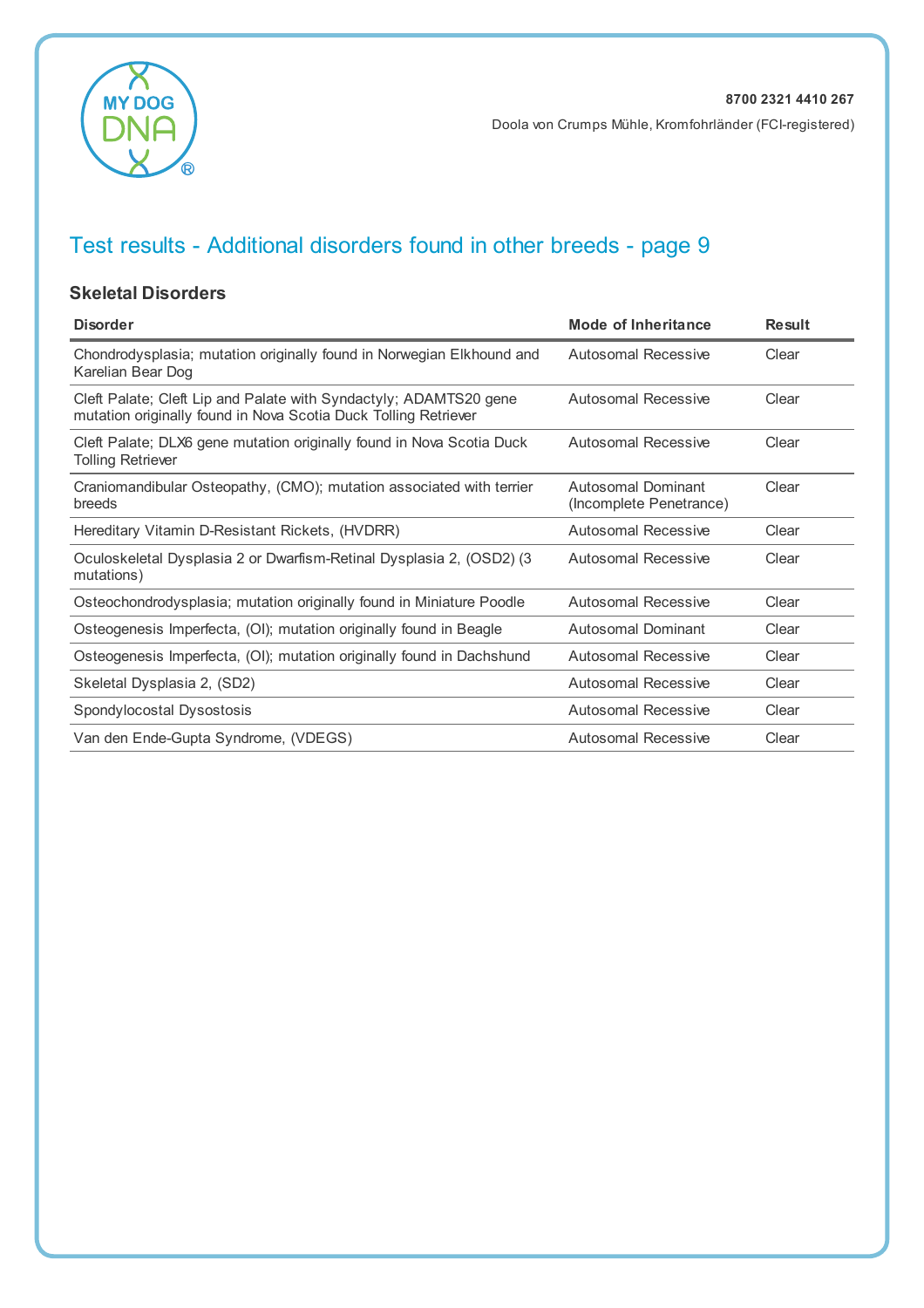

#### **Dermal Disorders**

| <b>Disorder</b>                                                                                                                   | Mode of Inheritance       | <b>Result</b> |
|-----------------------------------------------------------------------------------------------------------------------------------|---------------------------|---------------|
| Dystrophic Epidermolysis Bullosa; mutation originally found in Golden<br>Retriever                                                | Autosomal Recessive       | Clear         |
| Dystrophic Epidermolysis Bullosa; mutation originally found in Central<br>Asian Ovcharka                                          | Autosomal Recessive       | Clear         |
| Epidermolytic Hyperkeratosis                                                                                                      | Autosomal Recessive       | Clear         |
| Focal Non-Epidermolytic Palmoplantar Keratoderma, (FNEPPK); mutation Autosomal Recessive<br>originally found in Dogue de Bordeaux |                           | Clear         |
| Ichthyosis; mutation originally found in American Bulldog                                                                         | Autosomal Recessive       | Clear         |
| Ichthyosis; mutation originally found in Great Dane                                                                               | Autosomal Recessive       | Clear         |
| Lamellar lchthyosis, (LI)                                                                                                         | Autosomal Recessive       | Clear         |
| Ligneous Membranitis                                                                                                              | Autosomal Recessive       | Clear         |
| Musladin-Lueke syndrome, (MLS)                                                                                                    | Autosomal Recessive       | Clear         |
| X-Linked Ectodermal Dysplasia, (XHED)                                                                                             | <b>X-linked Recessive</b> | Clear         |

### **Pharmacogenetics**

| Disorder                    | Mode of Inheritance | Result |
|-----------------------------|---------------------|--------|
| Malignant Hyperthermia (MH) | Autosomal Dominant  | Clear  |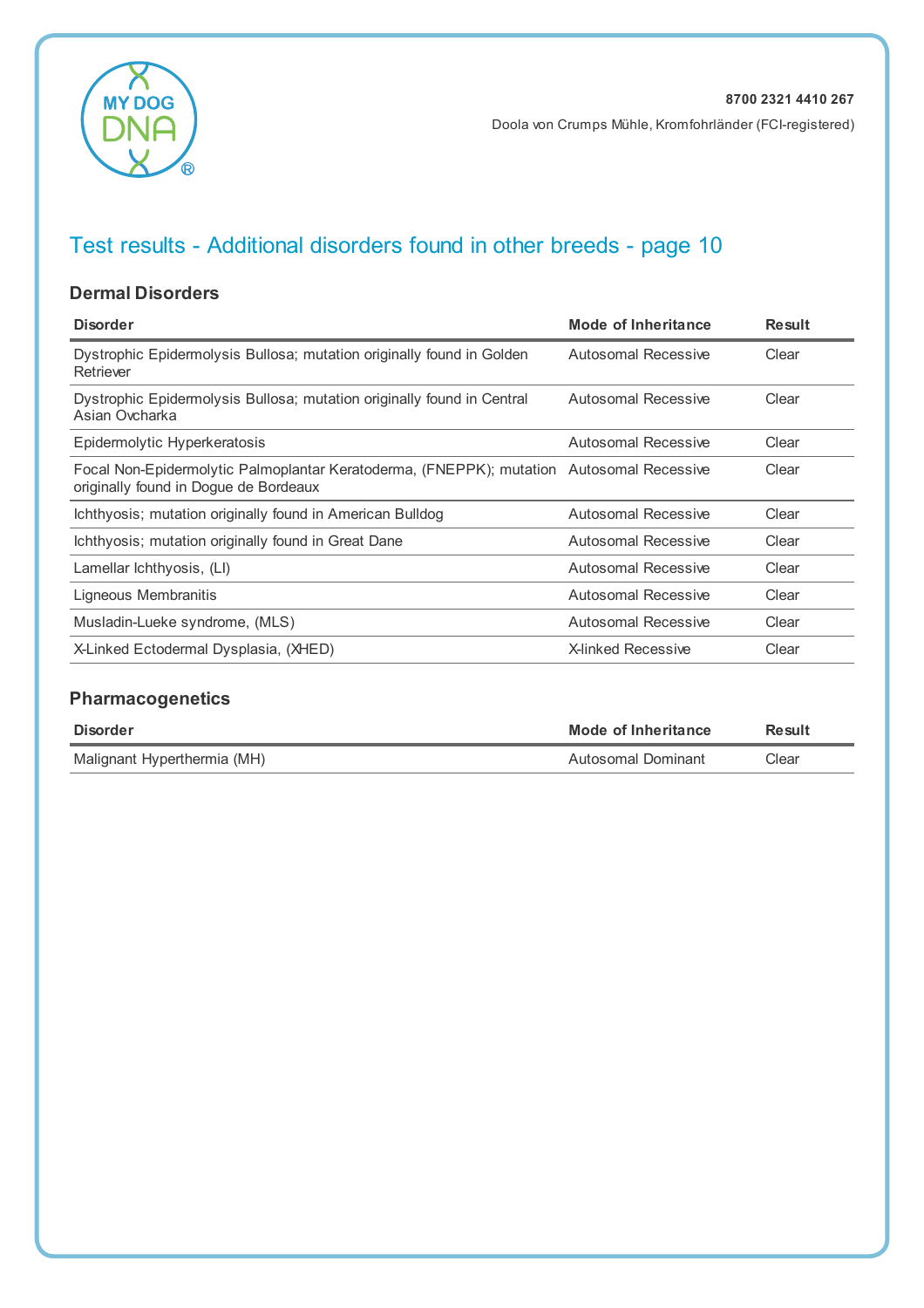

#### **Other Disorders**

| <b>Disorder</b>                                                                                                     | Mode of Inheritance | Result |
|---------------------------------------------------------------------------------------------------------------------|---------------------|--------|
| Acute Respiratory Distress Syndrome, (ARDS); mutation originally found<br>in Dalmatian                              | Autosomal Recessive | Clear  |
| Amelogenesis Imperfecta, (AI) (3 mutations)                                                                         | Autosomal Recessive | Clear  |
| Congenital Keratoconjunctivitis Sicca and Ichthyosiform Dermatosis,<br>(CKCSID)                                     | Autosomal Recessive | Clear  |
| Dental Hypomineralisation; mutation originally found in Border Collie                                               | Autosomal Recessive | Clear  |
| Narcolepsy (4 mutations)                                                                                            | Autosomal Recessive | Clear  |
| Persistent Müllerian Duct Syndrome, (PMDS); mutation originally found in Autosomal Recessive<br>Miniature Schnauzer |                     | Clear  |
| Primary Ciliary Dyskinesia, (PCD)                                                                                   | Autosomal Recessive | Clear  |